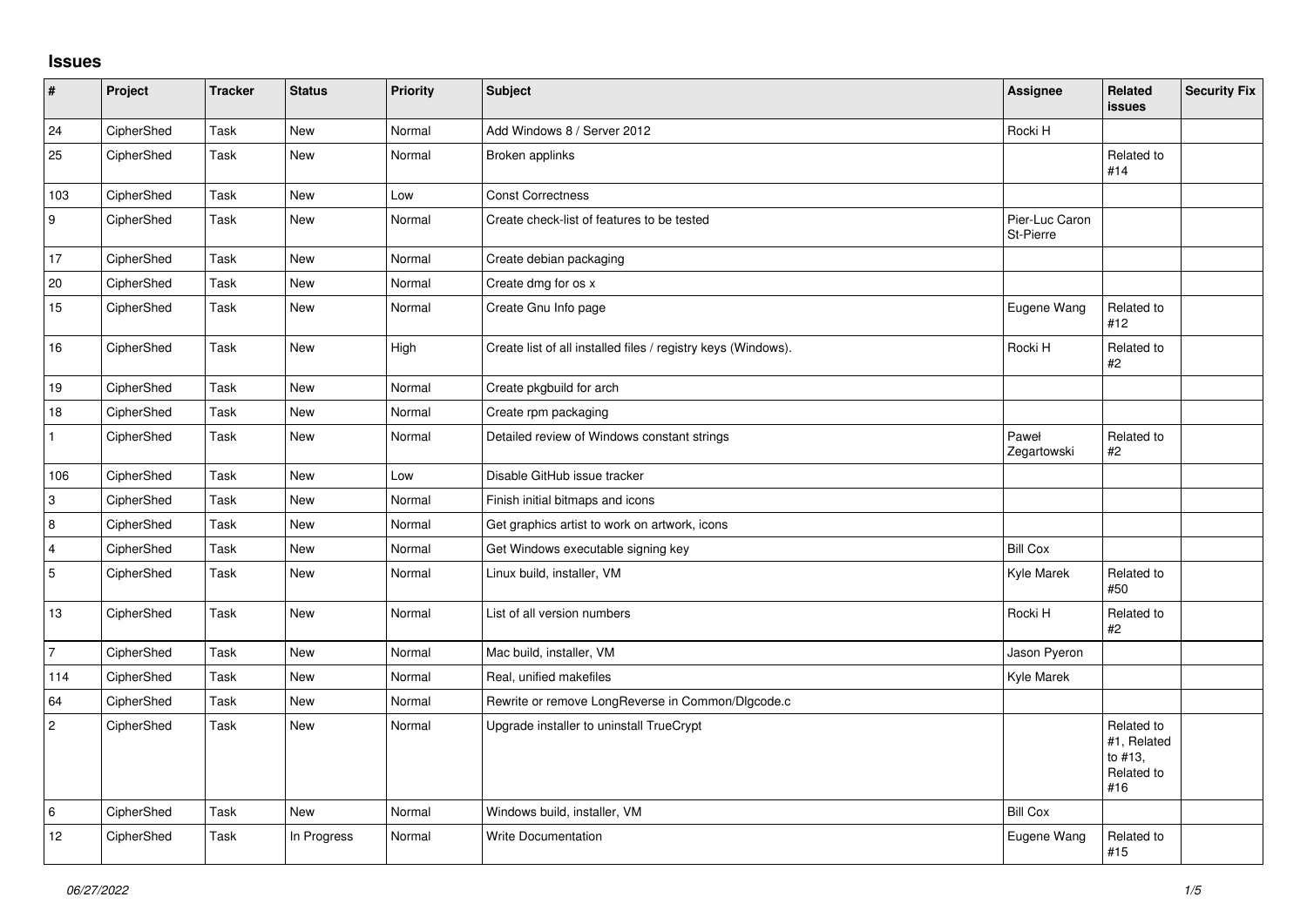| #   | Project    | <b>Tracker</b> | <b>Status</b> | Priority | <b>Subject</b>                                                                                | <b>Assignee</b> | Related<br><b>issues</b> | <b>Security Fix</b> |
|-----|------------|----------------|---------------|----------|-----------------------------------------------------------------------------------------------|-----------------|--------------------------|---------------------|
| 82  | CipherShed | Feature        | New           | Normal   | add sparse file detection to non-windows versions                                             |                 |                          |                     |
| 62  | CipherShed | Feature        | New           | Normal   | Administrative Configuration for Enterprise IT                                                |                 |                          |                     |
| 92  | CipherShed | Feature        | New           | Normal   | allow change of cipher/key on encrypted container without decrypting                          |                 |                          |                     |
| 11  | CipherShed | Feature        | New           | Low      | Cipher set enablement                                                                         |                 |                          |                     |
| 90  | CipherShed | Feature        | New           | Normal   | cipher setting preference file                                                                |                 |                          |                     |
| 75  | CipherShed | Feature        | New           | Low      | code coverage - ConvertUTF.c                                                                  |                 |                          |                     |
| 81  | CipherShed | Feature        | New           | Normal   | Decrypt System drive via commandline                                                          |                 |                          |                     |
| 79  | CipherShed | Feature        | New           | Low      | document a list of file systems compatible with Hidden Volume usage                           |                 |                          |                     |
| 60  | CipherShed | Feature        | New           | Normal   | Enhanced UX - shell extension for container management                                        |                 | Related to<br>#34        |                     |
| 96  | CipherShed | Feature        | New           | Normal   | installer to incorporate a post-installation quick-start wizard                               |                 |                          |                     |
| 69  | CipherShed | Feature        | New           | Low      | integration test: mounting and sharing volumes                                                |                 |                          |                     |
| 124 | CipherShed | Feature        | New           | Normal   | investigate switch to FUDforum from phpBB                                                     |                 |                          |                     |
| 50  | CipherShed | Feature        | New           | Normal   | Linux FDE                                                                                     |                 | Related to<br>#5         |                     |
| 61  | CipherShed | Feature        | New           | Normal   | optionally support TPM                                                                        |                 |                          |                     |
| 53  | CipherShed | Feature        | New           | Low      | Portable / non-admin volume browser                                                           |                 |                          |                     |
| 67  | CipherShed | Feature        | New           | Normal   | print a backup                                                                                |                 |                          |                     |
| 66  | CipherShed | Feature        | New           | Normal   | provide robust API for usermode interaction with kernel driver                                |                 |                          |                     |
| 65  | CipherShed | Feature        | New           | Normal   | pure 64 bit version for windows                                                               |                 | Related to<br>#63        |                     |
| 52  | CipherShed | Feature        | New           | Low      | recovery utility & tools                                                                      |                 | Related to<br>#59        |                     |
| 54  | CipherShed | Feature        | New           | Low      | Self Destruct Password                                                                        |                 |                          |                     |
| 57  | CipherShed | Feature        | New           | Normal   | Skein support                                                                                 |                 |                          |                     |
| 97  | CipherShed | Feature        | New           | Normal   | Suggestion 1 - Do not use unknown terminology                                                 | Niklas Lemcke   |                          |                     |
| 98  | CipherShed | Feature        | New           | Normal   | Suggestion 2 - Do not misuse native UI controls                                               | Niklas Lemcke   |                          |                     |
| 99  | CipherShed | Feature        | New           | Normal   | Suggestion 3-Separate required and optional input parameters                                  |                 |                          |                     |
| 100 | CipherShed | Feature        | New           | Normal   | Suggestion 4-Display the consequences of an action immediately (Immediacy of<br>consequences) |                 |                          |                     |
| 121 | CipherShed | Feature        | New           | Normal   | Support "not" burning CD on encrypting disk operation                                         |                 | Related to<br>#68        |                     |
| 93  | CipherShed | Feature        | New           | Normal   | support "quick" encrypt for new media (especially flash/SSD)                                  |                 |                          |                     |
| 102 | CipherShed | Feature        | New           | Normal   | support for serial console in bootloader                                                      |                 |                          |                     |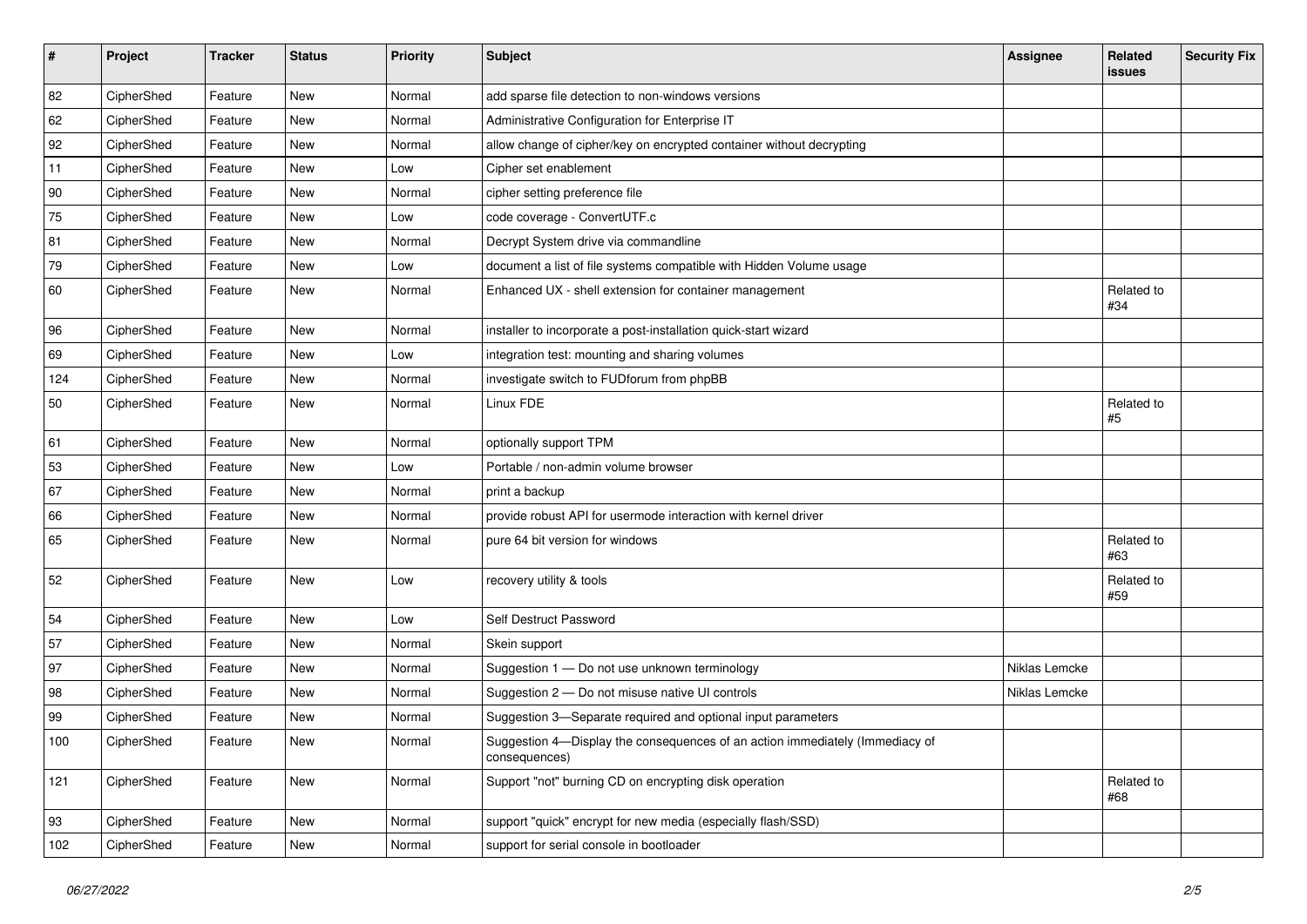| #      | Project    | <b>Tracker</b> | <b>Status</b> | Priority  | <b>Subject</b>                                                                                                                             | <b>Assignee</b> | Related<br><b>issues</b> | <b>Security Fix</b> |
|--------|------------|----------------|---------------|-----------|--------------------------------------------------------------------------------------------------------------------------------------------|-----------------|--------------------------|---------------------|
| 122    | CipherShed | Feature        | <b>New</b>    | Normal    | support key escrow                                                                                                                         |                 | Related to<br>#68        |                     |
| 36     | CipherShed | Feature        | New           | Normal    | support multiple actors to open an encrypted volume                                                                                        |                 |                          |                     |
| 87     | CipherShed | Feature        | <b>New</b>    | Low       | support multiple hidden volumes                                                                                                            |                 |                          |                     |
| 89     | CipherShed | Feature        | New           | Normal    | Support the Common Criteria Collaborative Protection Profile for Full Disk Encryption                                                      |                 |                          |                     |
| 58     | CipherShed | Feature        | New           | Low       | Tablet / Touch screen / non-keyboard boot support                                                                                          |                 |                          |                     |
| 70     | CipherShed | Feature        | New           | Normal    | track git info in build                                                                                                                    |                 |                          |                     |
| 32     | CipherShed | Feature        | New           | Normal    | truecrypt.ch ideas thread                                                                                                                  |                 |                          |                     |
| $10\,$ | CipherShed | Feature        | <b>New</b>    | Low       | Two-factor Pre-boot-authentication with USB stick and Password                                                                             |                 |                          |                     |
| 35     | CipherShed | Feature        | Resolved      | High      | use Doxygen                                                                                                                                |                 |                          |                     |
| 91     | CipherShed | Feature        | New           | Normal    | use linked libraries in kernel driver to isolate logical units and later support plugins                                                   |                 |                          |                     |
| 33     | CipherShed | Feature        | New           | Normal    | windows comamnd line volume creation                                                                                                       |                 |                          |                     |
| 34     | CipherShed | Feature        | New           | Normal    | windows mount point support                                                                                                                |                 | Related to<br>#60        |                     |
| 63     | CipherShed | <b>Bug</b>     | <b>New</b>    | Normal    | 64 bit gui on 64 bit systems                                                                                                               |                 | Related to<br>#65        |                     |
| 30     | CipherShed | <b>Bug</b>     | Resolved      | Normal    | Allowed character description is wrong                                                                                                     |                 | Related to<br>#31        |                     |
| 27     | CipherShed | <b>Bug</b>     | Resolved      | High      | Audit of 04af5c7 - Buffer Overflow: sprintf                                                                                                |                 |                          |                     |
| 28     | CipherShed | <b>Bug</b>     | Resolved      | Normal    | Audit of 04af5c7 - Buffer Overflow: strcat                                                                                                 |                 |                          |                     |
| 29     | CipherShed | <b>Bug</b>     | Resolved      | Normal    | Audit of 04af5c7 - Buffer Overflow: strcpy                                                                                                 | Jason Pyeron    |                          |                     |
| 77     | CipherShed | <b>Bug</b>     | Resolved      | High      | boot loader is too big, regression on ff4d0578aff9269fdb654a213c850ce576fafd0a                                                             |                 |                          |                     |
| 101    | CipherShed | <b>Bug</b>     | Resolved      | Normal    | boot loader password prompt takes 100% cpu in VM                                                                                           |                 |                          |                     |
| 22     | CipherShed | <b>Bug</b>     | In Progress   | High      | Change name of software for "1.0" release.                                                                                                 | Jason Pyeron    |                          |                     |
| 94     | CipherShed | <b>Bug</b>     | <b>New</b>    | High      | CipherShed Volume Creation Wizard: Encryption of Host Protected Area":"Encryption of Host<br>Protected Area" class #32770 not initialized? |                 |                          |                     |
| 116    | CipherShed | <b>Bug</b>     | <b>New</b>    | Normal    | create an option for private/global volume mounting                                                                                        |                 |                          |                     |
| 105    | CipherShed | <b>Bug</b>     | Resolved      | Low       | Debian Jessie Complication Error: wx3.0                                                                                                    |                 |                          |                     |
| 83     | CipherShed | <b>Bug</b>     | New           | Normal    | deduplicate file names                                                                                                                     |                 |                          |                     |
| 85     | CipherShed | <b>Bug</b>     | New           | Normal    | Digcode.c is 9917 lines long, split it up                                                                                                  |                 |                          |                     |
| 119    | CipherShed | <b>Bug</b>     | Resolved      | Immediate | DLL side loading attack vulnerability                                                                                                      | Jason Pyeron    |                          |                     |
| 48     | CipherShed | <b>Bug</b>     | New           | High      | EncryptDataUnits() lacks error handling                                                                                                    |                 |                          |                     |
| 115    | CipherShed | <b>Bug</b>     | Resolved      | High      | fails to build on stretch due to overloaded constructors                                                                                   |                 |                          |                     |
| 117    | CipherShed | Bug            | Resolved      | High      | Failure to function when compiled with GCC 5                                                                                               |                 |                          |                     |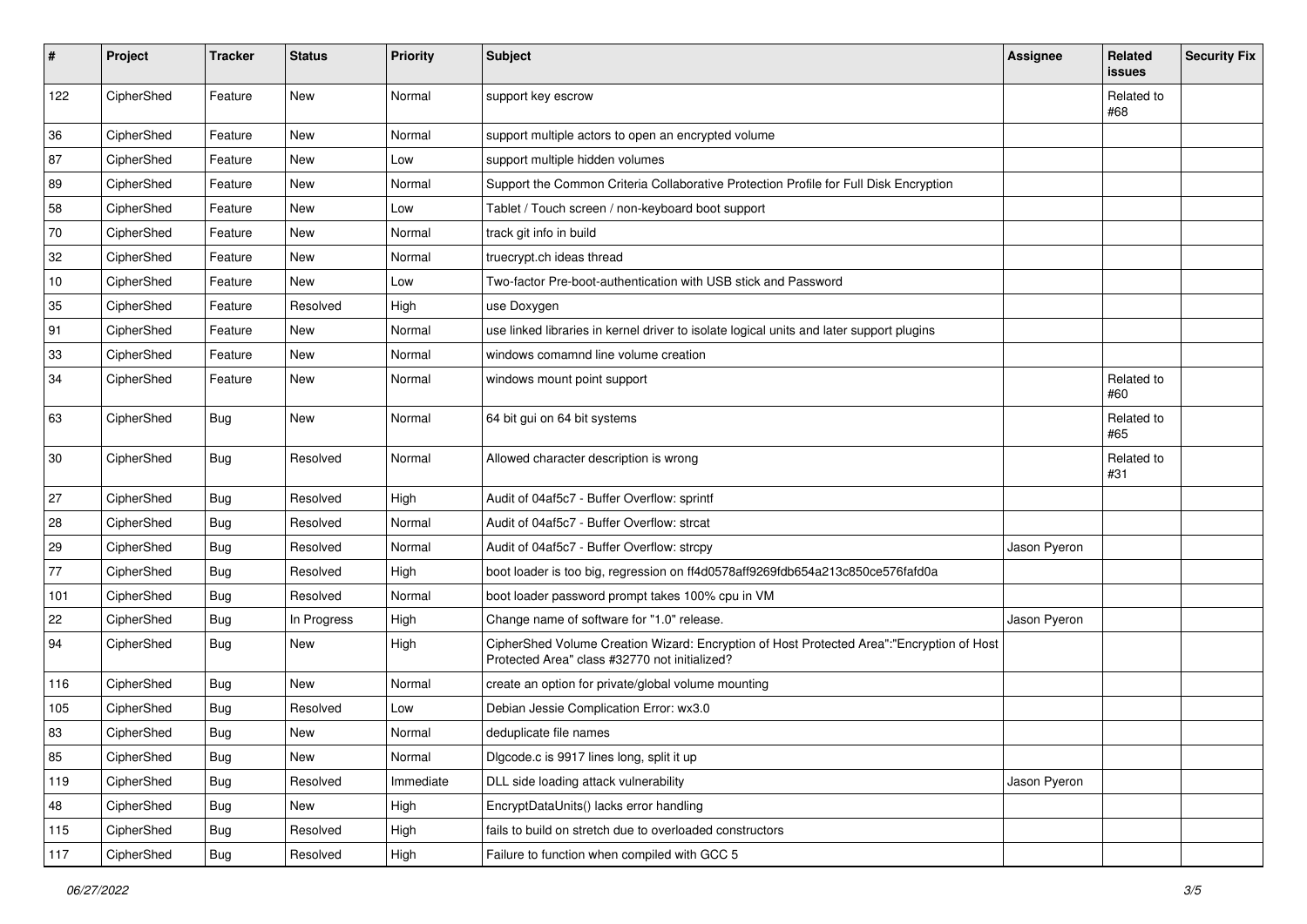| #   | Project    | <b>Tracker</b> | <b>Status</b> | <b>Priority</b> | Subject                                                                                                     | Assignee     | Related<br>issues | <b>Security Fix</b> |
|-----|------------|----------------|---------------|-----------------|-------------------------------------------------------------------------------------------------------------|--------------|-------------------|---------------------|
| 14  | CipherShed | Bug            | New           | Normal          | Fixes urls in ui (/applink? links)                                                                          |              | Related to<br>#25 |                     |
| 56  | CipherShed | <b>Bug</b>     | New           | Low             | FreeBSD support                                                                                             |              |                   |                     |
| 47  | CipherShed | <b>Bug</b>     | New           | High            | GetWipePassCount() / WipeBuffer() can cause BSOD                                                            |              |                   |                     |
| 51  | CipherShed | <b>Bug</b>     | In Progress   | Normal          | <b>GUID Partition Table (GPT)</b>                                                                           | Jason Pyeron | Related to<br>#55 |                     |
| 74  | CipherShed | <b>Bug</b>     | <b>New</b>    | Normal          | Hardcoded Build date in Help->About window                                                                  |              |                   |                     |
| 43  | CipherShed | <b>Bug</b>     | <b>New</b>    | High            | IOCTL_DISK_VERIFY integer overflow                                                                          |              |                   |                     |
| 26  | CipherShed | <b>Bug</b>     | New           | Normal          | Large External Drive Support on Mac (>512byte sector size)                                                  |              |                   |                     |
| 123 | CipherShed | <b>Bug</b>     | New           | Normal          | losetup anomaly with OpenSUSE 13.1                                                                          |              |                   |                     |
| 45  | CipherShed | Bug            | New           | High            | MainThreadProc() integer overflow                                                                           |              |                   |                     |
| 86  | CipherShed | <b>Bug</b>     | Resolved      | Normal          | Make ciphershed window titlebars different                                                                  |              |                   |                     |
| 125 | CipherShed | <b>Bug</b>     | Resolved      | Normal          | Makefile for bootloader fails on case sensitive filesystem                                                  |              |                   |                     |
| 76  | CipherShed | <b>Bug</b>     | New           | Normal          | MakeSelfExtractingPackage used in CI cannot have dialog boxes                                               |              |                   |                     |
| 21  | CipherShed | <b>Bug</b>     | New           | High            | Method of mounting may be exploited                                                                         |              |                   |                     |
| 46  | CipherShed | Bug            | New           | High            | MountVolume() device check bypass                                                                           |              |                   |                     |
| 40  | CipherShed | <b>Bug</b>     | New           | High            | Multiple issues in the bootloader decompressor                                                              |              |                   |                     |
| 37  | CipherShed | Bug            | New           | High            | Open Crypto Audit Project issues                                                                            |              |                   |                     |
| 107 | CipherShed | <b>Bug</b>     | New           | Immediate       | Open Crypto Audit Project TrueCrypt CS-TC-1 - CryptAcquireContext may silently fail in<br>unusual scenarios |              |                   |                     |
| 108 | CipherShed | <b>Bug</b>     | <b>New</b>    | Urgent          | Open Crypto Audit Project TrueCrypt CS-TC-2 - AES implementation susceptible to<br>cache-timing attacks     |              |                   |                     |
| 109 | CipherShed | Bug            | <b>New</b>    | High            | Open Crypto Audit Project TrueCrypt CS-TC-3 - Keyfile mixing is not cryptographically sound                 |              |                   |                     |
| 110 | CipherShed | Bug            | New           | High            | Open Crypto Audit Project TrueCrypt CS-TC-4 - Unauthenticated ciphertext in volume<br>headers               |              |                   |                     |
| 59  | CipherShed | <b>Bug</b>     | <b>New</b>    | Low             | optimized rescue disk                                                                                       |              | Related to<br>#52 |                     |
| 71  | CipherShed | Bug            | New           | High            | passwords using non-ascii                                                                                   |              |                   |                     |
| 95  | CipherShed | Bug            | New           | Normal          | Platform/SystemException.h and Common/Exception.h define the same class/struct                              |              |                   |                     |
| 127 | CipherShed | <b>Bug</b>     | Resolved      | Normal          | remove #if 0 code                                                                                           | Jason Pyeron |                   |                     |
| 113 | CipherShed | Bug            | Resolved      | Normal          | remove the donate screen from the installer                                                                 |              |                   |                     |
| 39  | CipherShed | <b>Bug</b>     | <b>New</b>    | High            | Sensitive information might be paged out from kernel stacks                                                 |              |                   |                     |
| 88  | CipherShed | <b>Bug</b>     | New           | Normal          | smart card support for containers                                                                           |              |                   |                     |
| 42  | CipherShed | <b>Bug</b>     | New           | High            | TC_IOCTL_GET_SYSTEM_DRIVE_DUMP_CONFIG kernel pointer disclosure                                             |              |                   |                     |